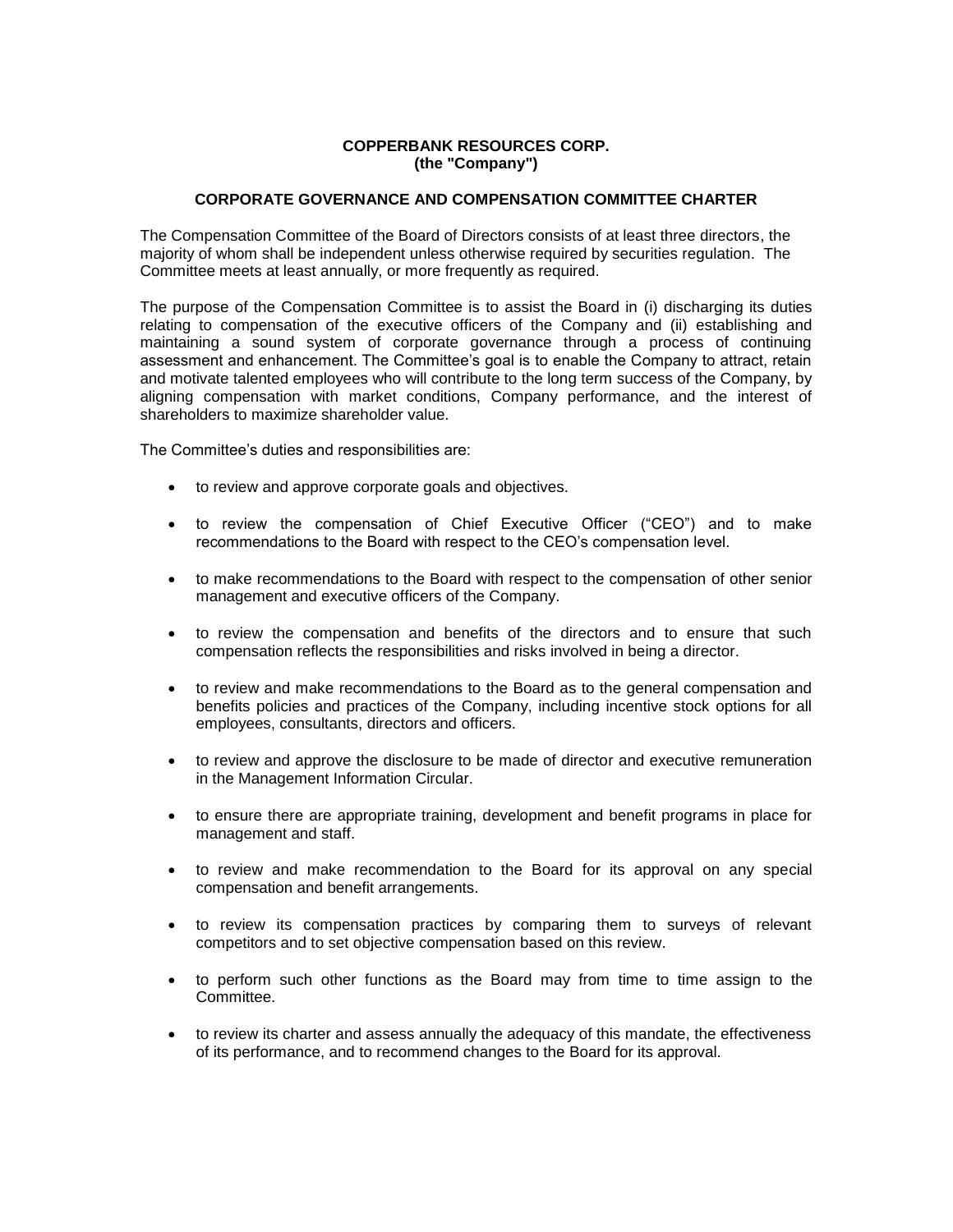- to advise the Chairman of the Board and the Board of directors on matters of corporate governance, including adherence to any governance guidelines or rules established by applicable regulatory authorities.
- to advise the Board on issues of conflict of interest for individual directors.
- to examine the effectiveness of the Company's corporate governance practices at least annually and to propose such procedures and policies as the Committee believes are appropriate to ensure that the Board functions independently of management, management is accountable to the Board and procedures are in place to monitor the effectiveness of performance of the Board, committees of the Board and individual directors.
- to periodically review the mandates of the Board and committees of the Board and determine what additional committees of the Board, if any, are required or appropriate.
- to develop such codes of conduct and other policies as are appropriate to deal with the confidentiality of the Company's information, insider trading and the Company's timely disclosure and other public Company obligations.
- to take such other steps as the Committee decides are appropriate, in consultation with the Board, to ensure that proper corporate governance practices are in place for the Company, with reference to the TSX guidelines or recommendations and other regulatory requirements on corporate governance.
- to review its charter and assess annually the adequacy of this mandate, the effectiveness of its performance and, when necessary, to recommend changes to the Board of Directors for its approval.

# **EFFECTIVE DATE: JANUARY 20, 2015**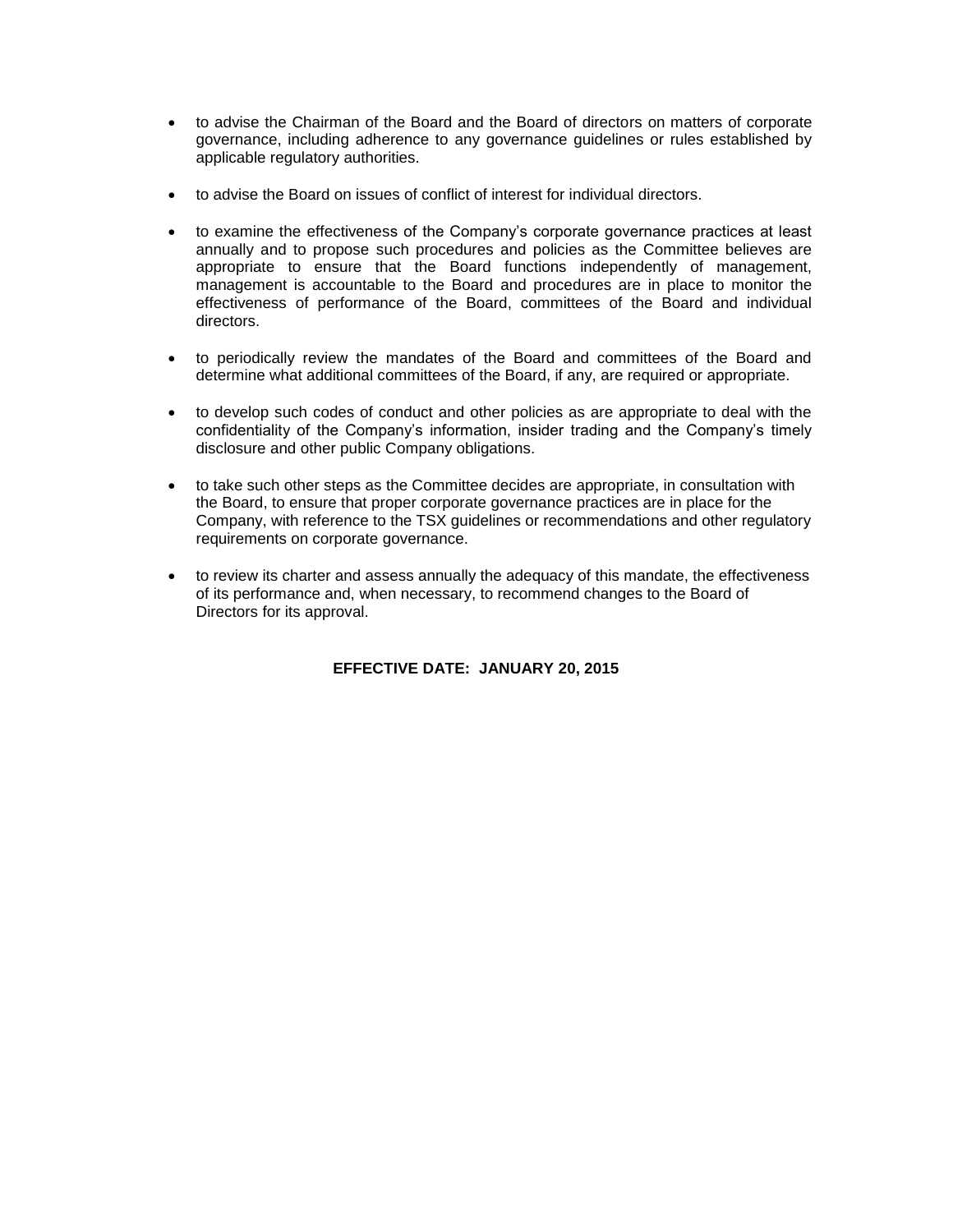# **COMMITTEE OPERATIONS – GENERAL GUIDELINES**

#### **Committee Membership**

The Chair and Members of each Committee will be appointed or confirmed by the Board annually and will hold office at the pleasure of the Board.

## **Committee Member Responsibilities**

The responsibilities of a Committee member are in addition to such member's duties as a member of the Board; but committee membership does not confer on any member a higher standard of care or diligence than that which applies to the Directors as a whole.

## **Vacancies**

Where a vacancy occurs at any time in the membership of a Committee, it may be filled by the Board, upon recommendation by the Corporate Governance and Compensation Committee. The Board must fill any committee vacancy if the membership of the Committee is less than the minimum required number of Committee members.

#### **Meetings**

The Chair of the Committee, the Chair of the Board, or any two Committee members may call a meeting of the Committee. Each Committee will meet at least once each fiscal year, and at such other times during each year as it deems appropriate, with the exception of the Audit Committee, which is expected to meet at least quarterly to approve the Company's financial statements.

#### **Notice of Meetings**

The Chair of the Board or Committee will arrange to provide notice of the time and place of every meeting at least 24 hours prior to the time fixed for such meeting. Attendance of a member at a meeting constitutes a waiver of notice of the meeting, except where a member attends a meeting for the express purpose of objecting to the transaction of any business on the grounds that the meeting is not lawfully called.

## **Absence of Chair**

If the Chair is not present at any meeting, one of the other members present will be chosen to preside.

## **Secretary**

At each meeting the Committee will appoint a secretary, who need not be a director of the Company.

#### **Quorum**

A majority of the members appointed to the Committee will constitute a quorum.

## **Attendance of the Company's Officers or Visitors at Meetings**

The Chair of the Committee, or any two members of the Committee may invite one or more officers of the Company, or others as it seems appropriate, to attend any meeting of the **Committee.**